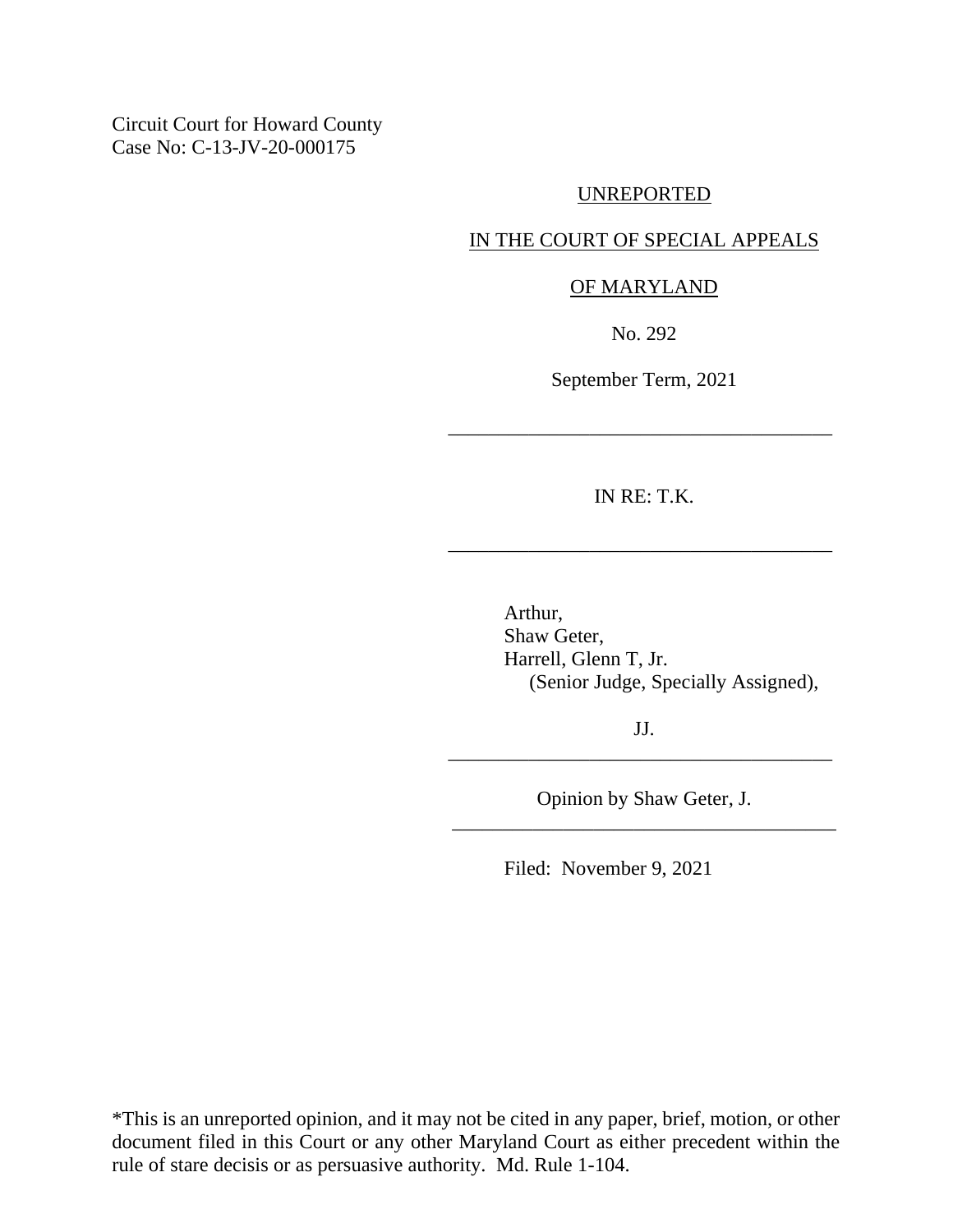In October 2020, the Howard County Department of Social Services filed a petition in the Circuit Court for Howard County, alleging that T.K. was a child in need of assistance ("CINA") due to neglect by his mother, N.K. A circuit court magistrate held an adjudicatory hearing in January 2021, where the parties stipulated to the factual allegations of neglect. At the conclusion of the dispositional hearing in February, the magistrate recommended the case be dismissed and that custody of T.K. be awarded to his father. Mother filed exceptions to the recommendations and on March 31, 2021 a *de novo* hearing was held. Following arguments of counsel, the juvenile judge dismissed the petition, found that it was in the best interests of the child to be placed with a parent who was willing and able, and granted custody of T.K. to Father.

Mother timely appealed and presents two questions for our review:

- 1. On the facts of this case, did the juvenile court err when it transferred sole custody of T.K. to Father from Mother without conducting a contested dispositional hearing at which it received evidence on and fully assessed T.K.'s best interests?
- 2. Did insufficient evidence support the juvenile court's decision to transfer sole custody of T.K. from his custodial parent, Mother, to his noncustodial out-of-state parent, Father, before dismissing the case?

For the following reasons, we affirm.

# **BACKGROUND**

The Department of Social Services ("Department") began providing various services to the K. family in May 2020. In October 2020, the Department filed a CINA petition alleging that Mother neglected both T.K. and his sister  $Ta.K.<sup>1</sup>$  Mother and children

 $<sup>1</sup>$  Ta.K. is not a party to this appeal.</sup>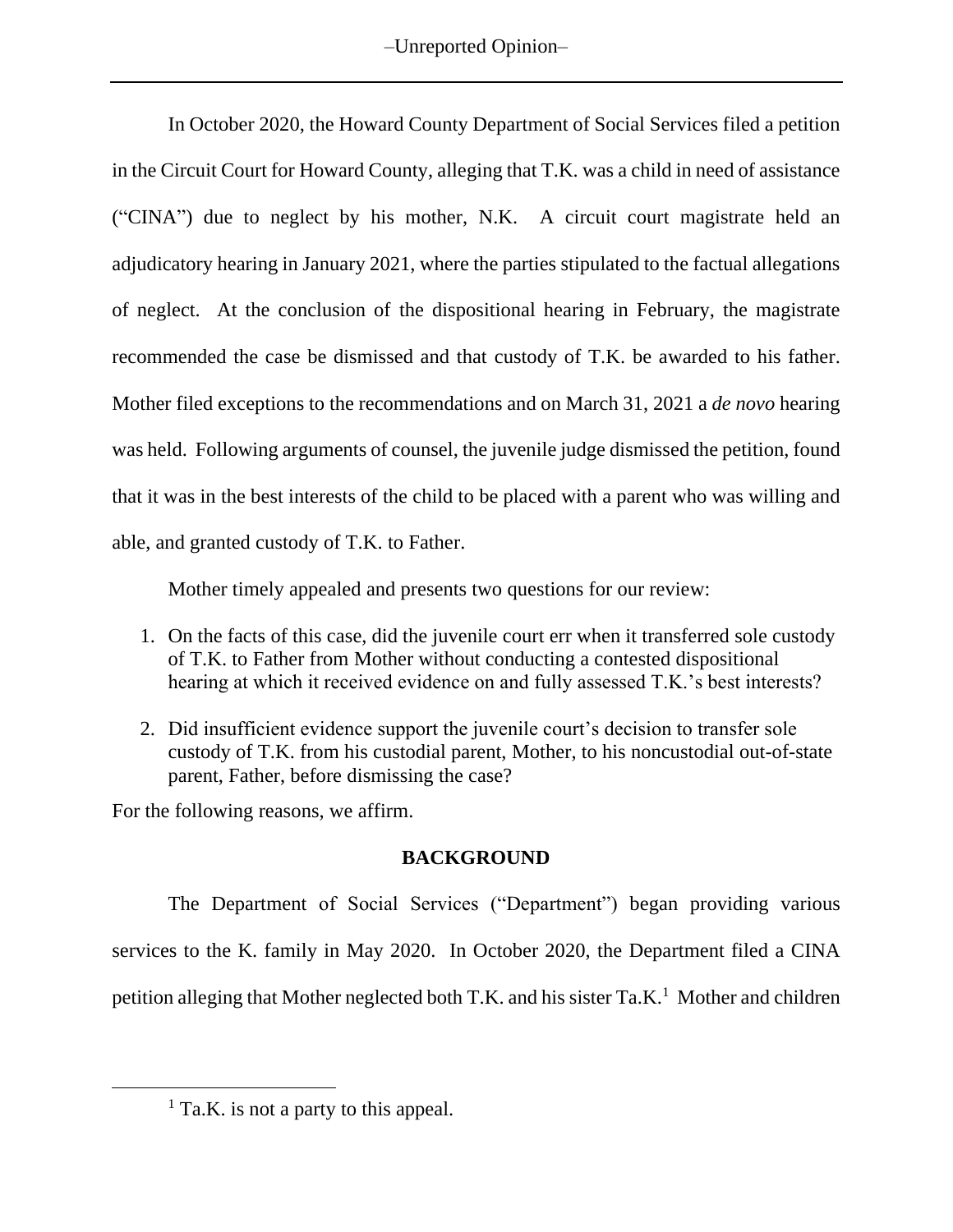resided with the children's maternal grandmother and maternal uncle. The petition made no allegations against Father and, at that time, Father's whereabouts were unknown. On December 30, 2020, the Department filed a Discovery Report, indicating that Mother continued to have T.K. in her care and wanted to maintain custody; the Department had located Father in Georgia and he was ready and willing to take custody of the child; and the Department requested, *inter alia*, that T.K. be declared a CINA and remain in Mother's care with an order of protective supervision.

At the January 2021 adjudicatory hearing, Mother stipulated to certain factual allegations regarding neglect and the court sustained the facts. Disposition was continued to February 24, 2021. At that hearing, the Department's counsel informed the court that she intended to dismiss the petition with custody to Father. Mother's counsel stated that she had witnesses who would testify that the father was not fit and that the matter of custody was contested. Following the arguments of counsel, the magistrate stated that she would recommend dismissal and the issuance of an order awarding custody to the father. She then entered her dispositional findings which stated:

> There is no custody order controlling the matter, therefore both parents present as natural legal and physical custodians. Facts presented at adjudication prove that mother abused and/or neglected her children, including [T.K.]. No such facts are presented or sustained as regards the father. The father, therefore, continues with his natural rights to legal and physical custody of the child. The Department has had several contacts with [Father]. The father presents himself to the Department asserting that he is a fit and proper parent to the child and that the child must be released to him. The paternity having been confirmed by the Department, the Department seeks dismissal of the CINA petition with custody to fit parent, [Father]. [Counsel], on behalf of her client, [Mother], seeks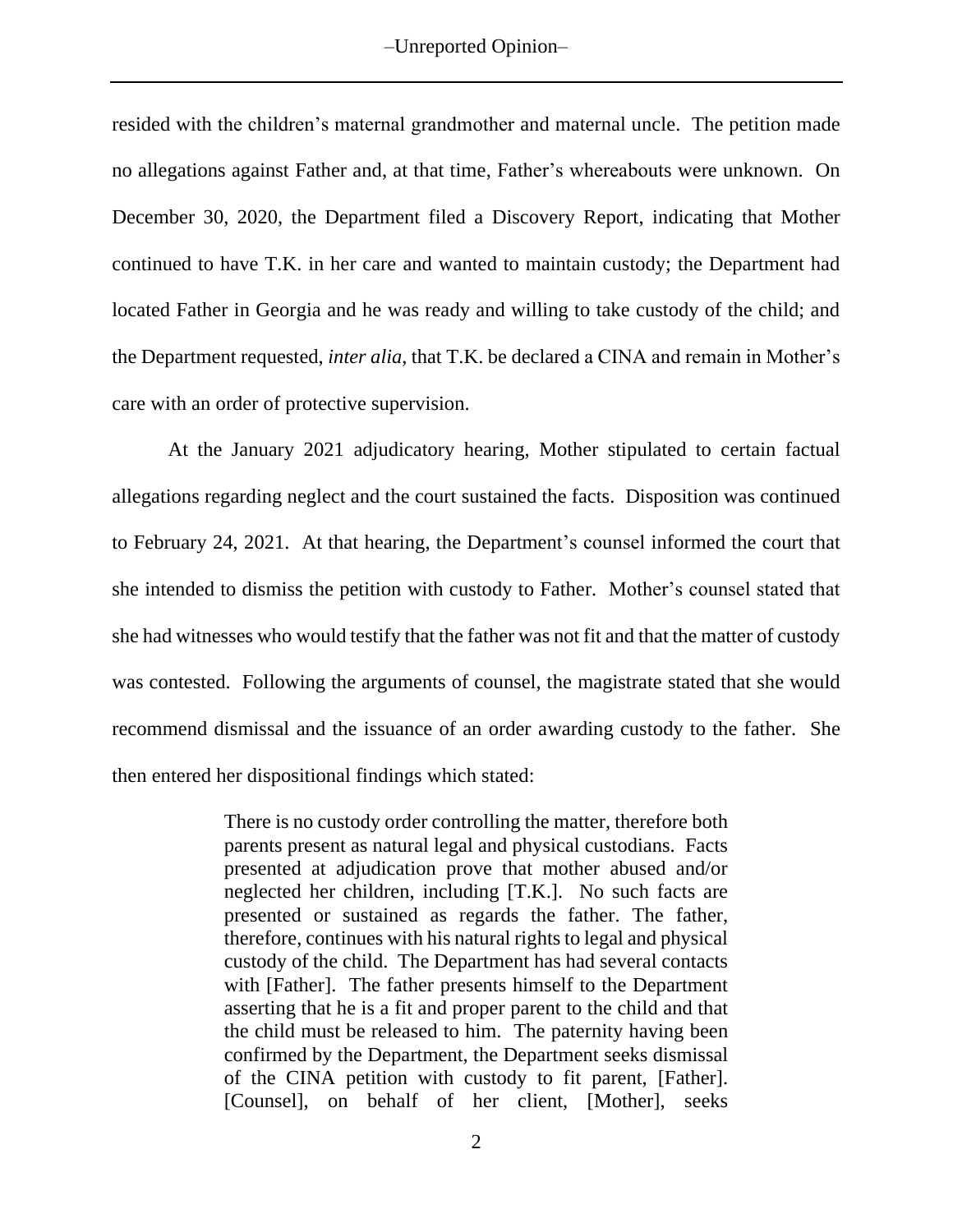postponement of the disposition hearing. The matter does not reach disposition as the Department moves to dismiss the CINA petition and release child to the father. . . .

ORDERED, that the CINA petition is dismissed and the matter is closed, order of custody to father will be included in [a] separate order.

Mother filed exceptions and at a *de novo* hearing held on March 31, 2021, before a circuit court judge, the Department stated that it was "seeking to withdraw or dismiss" the petition in accordance with *In re Russell G*., 108 Md. App. 366 (1996), where the "Court did indicate that if a parent is willing and able to provide proper care and attention to a child and is found to be a fit and proper parent, then the [c]ourt cannot adjudicate a child as a [CINA]." The Department further indicated that because child's counsel consented to the withdrawal of the petition, the Department was not "prohibited from a unilateral dismissal or withdrawal." Counsel stated that Father was a fit and proper parent who was able and willing to care for T.K. and T.K.'s counsel agreed.

Mother did not contest the Department's ability to dismiss the case, but rather, argued that, at the initial hearing, the magistrate should have conducted "a best-interest analysis" prior to issuing the custody order. She argued the circuit court judge should have allowed "Mother to testify, Mother's witnesses to testify -- and I understand that Father ha[d] witnesses as well." According to her, "the [c]ourt prematurely changed custody and issued an order of custody to Dad without determining whether or not Dad [wa]s a fit parent." She then requested that an order of custody not be issued, leaving the parents the opportunity to pursue custody in family court.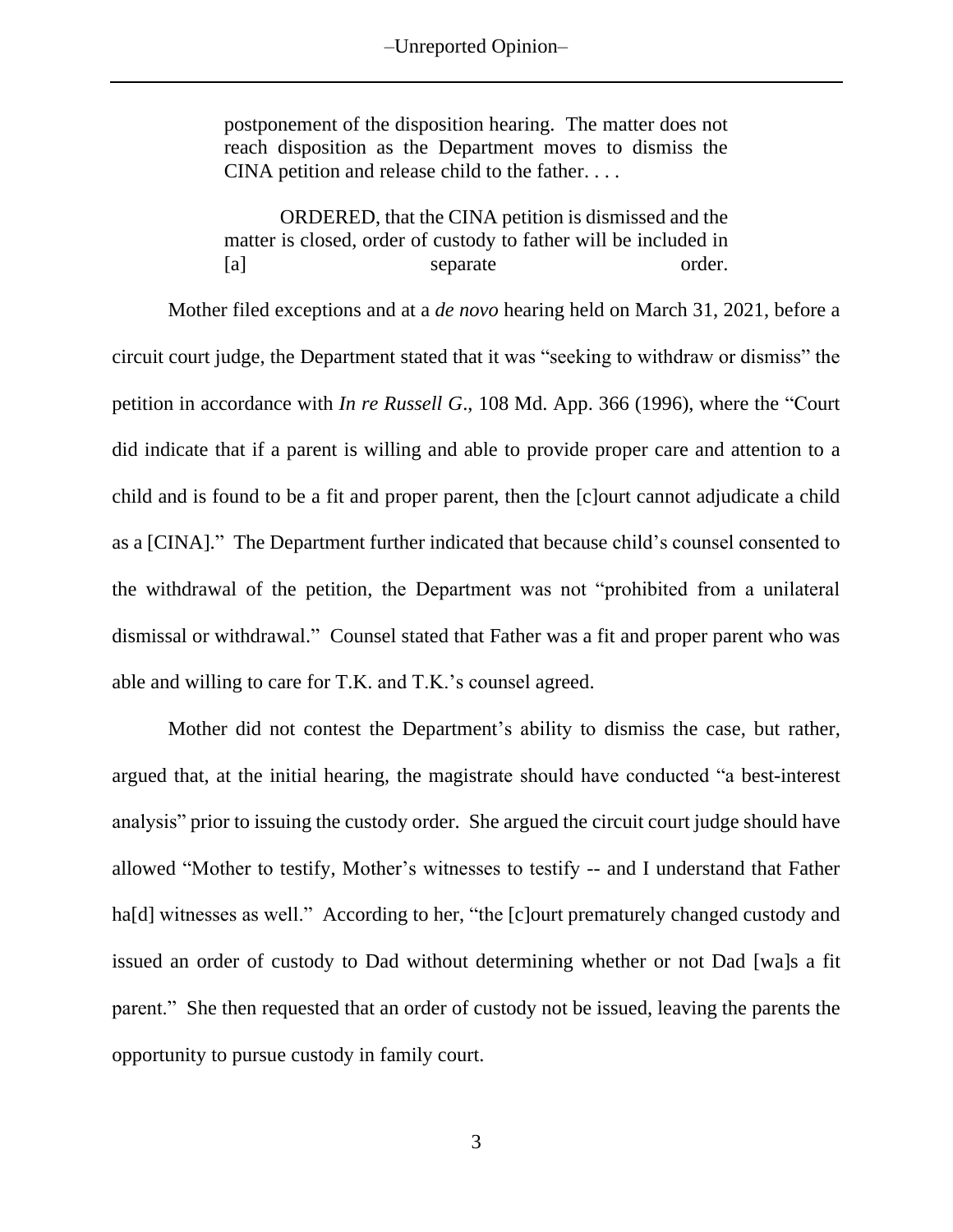Father argued that Maryland law, specifically, Md. Code, Courts and Judicial Proceedings ("CJP") § 3-819(e) required that "if the allegations in the petition are sustained against only one parent of the child, and another parent is available and willing and able, then the Court may not find that the child is a [CINA], and  $\dots$  may grant custody  $\dots$ ." With respect to conducting a best-interests analysis, Father argued that the Department's attorney had used "the best-interest standard in her determination of what is appropriate for [T.K.], and she agrees that the petition should be dismissed."

Following the arguments of counsel, the court dismissed the petition and granted Father sole legal and physical custody of T.K., with reasonable and liberal visitation with Mother. Mother timely appealed.

### **STANDARD OF REVIEW**

The following "three distinct but interrelated standards of review" apply to this Court's review of CINA cases. *In re J.R.*, 246 Md. App. 707, 730 (citation omitted), *cert. denied*, 471 Md. 272 (2020).

> When the appellate court scrutinizes factual findings, the clearly erroneous standard of Rule 8-131(c) applies. Second, if it appears that the court erred as to matters of law, further proceedings in the trial court will ordinarily be required unless the error is determined to be harmless. Finally, when the appellate court views the ultimate conclusion of the court founded upon sound legal principles and based upon factual findings that are not clearly erroneous, the court's decision should be disturbed only if there has been a clear abuse of discretion.

*In re M.*, 251 Md. App. 86, 111 (2021) (citations omitted).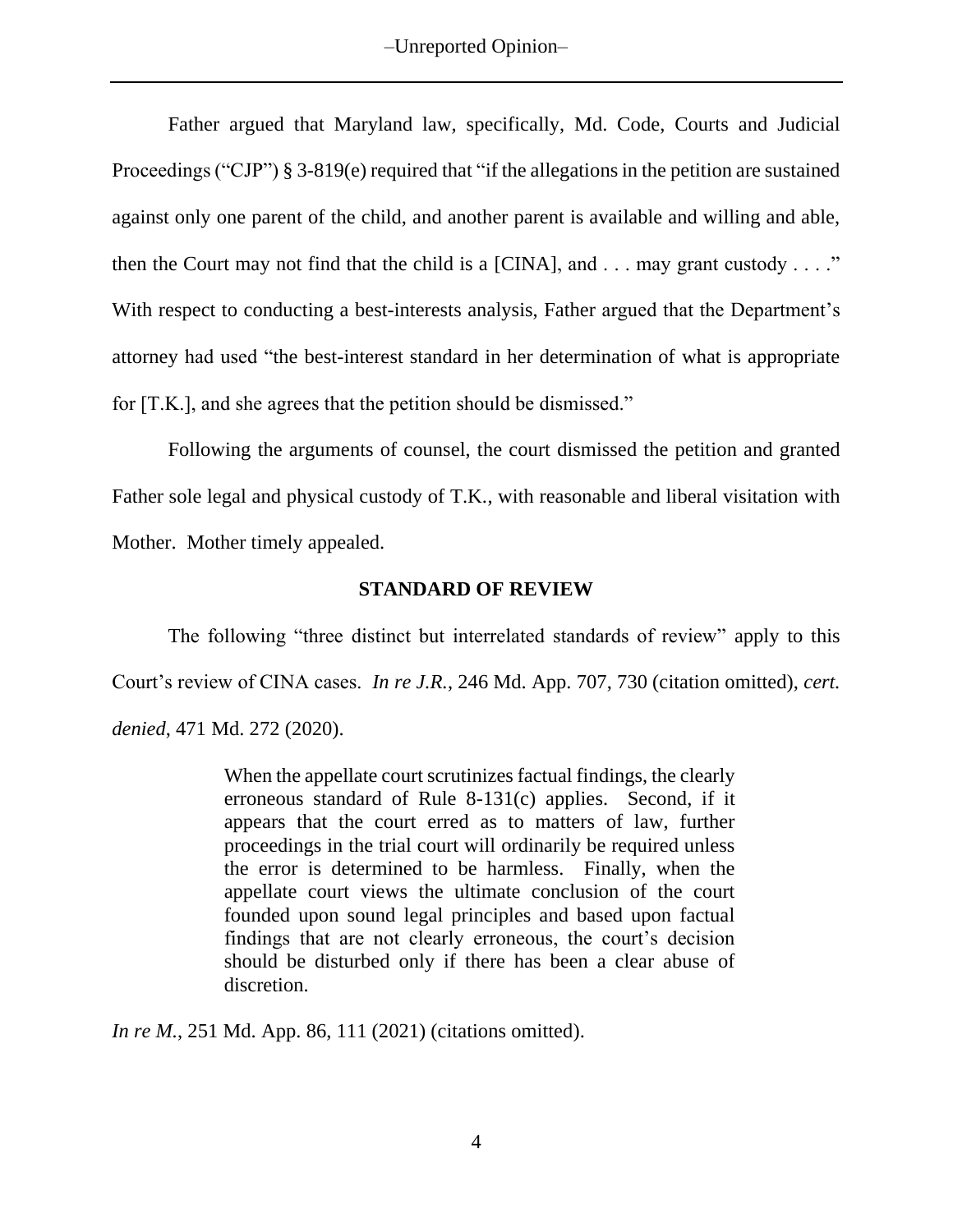An abuse of discretion exists "where no reasonable person would take the view adopted by the [trial] court, or when the court acts without reference to any guiding rules or principles." *In re Andre J.*, 223 Md. App. 305, 323 (2015) (citation and quotation marks omitted) (alteration in original). A circuit court's ultimate decision will be left undisturbed unless it is "well removed from any center mark imagined by the reviewing court and beyond the fringe of what the court deems minimally acceptable." *In re Ashley S.*, 431 Md. 678, 704 (2013) (citation and quotation marks omitted).

## **DISCUSSION**

A CINA is a child who requires court intervention because:

(1) The child has been abused, has been neglected, has a developmental disability, or has a mental disorder; and (2) The child's parents, guardian, or custodian are unable or unwilling to give proper care and attention to the child and the child's needs.

Md. Code, CJP § 3-801(f).

As noted *supra*, the filing of a CINA petition requires two hearings. First, there is

the adjudicatory hearing, which determines whether the allegations in the petition are true.

*Id.* § 3-801(c). Then there is a disposition hearing, to determine whether the child truly is

a CINA, and, if so, the nature of the court's intervention. *Id.* § 3-801(m). Lastly,

[i]f the allegations in the petition are sustained against only one parent of a child, and there is another parent available who is able and willing to care for the child, the court may not find that the child is a child in need of assistance, but, before dismissing the case, the court may award custody to the other parent.

*Id.* § 3-819(e).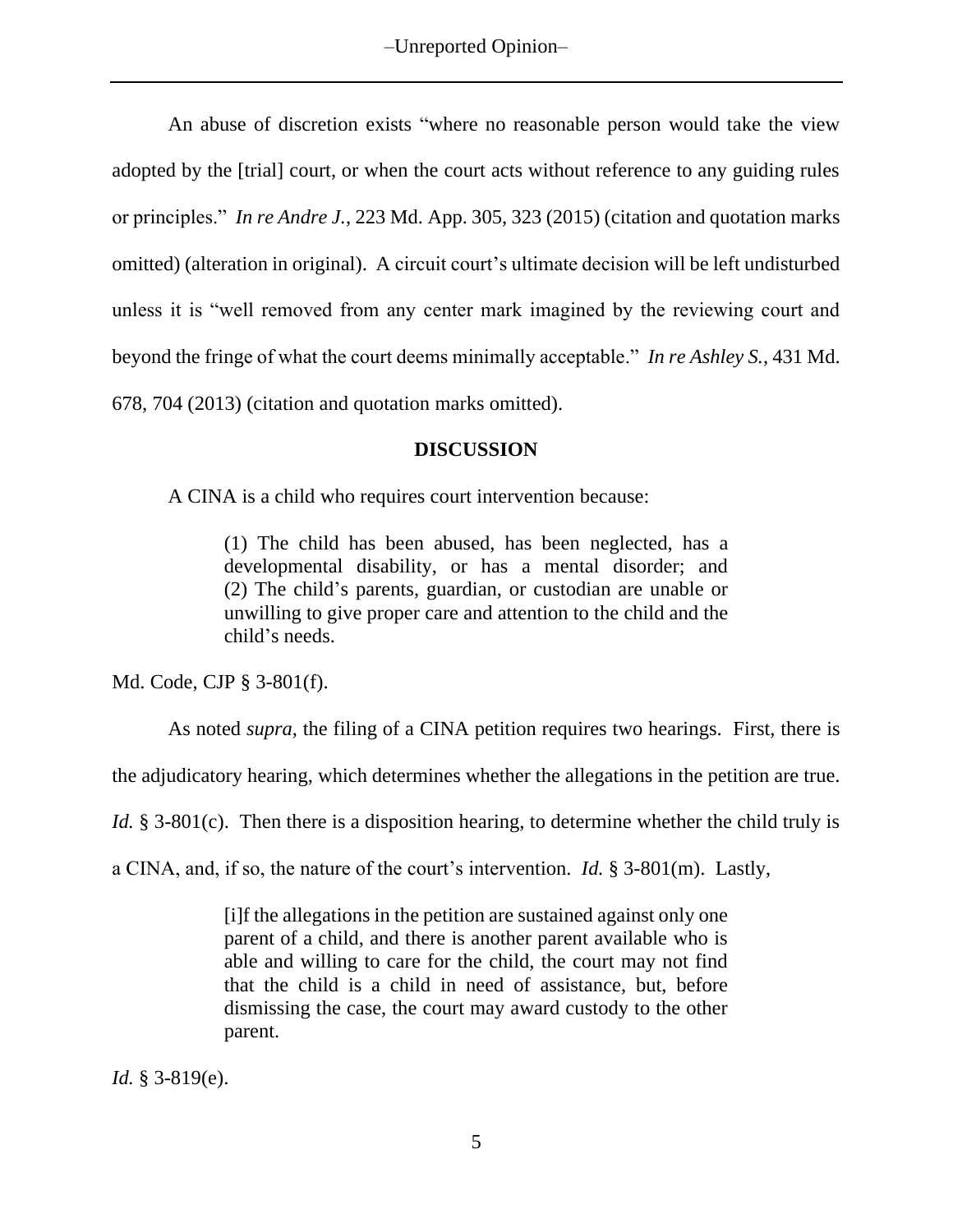# **I. The juvenile court did not err in granting sole custody of T.K. to Father without conducting an evidentiary hearing to assess T.K.'s best interests.**

Mother first argues the juvenile court erred in granting custody of T.K. to Father based solely on the sustained facts in the petition. She contends the court should have conducted a hearing and should have allowed her to present evidence prior to making a decision that it was in T.K.'s best interests to award custody to Father. She argues that her proffers and Father's proffers created material disputes of factual issues and thus the court was required to take testimony. The Department argues that the court acted properly and was not required to hold an additional hearing prior to granting custody to Father after Mother stipulated to the allegations of neglect against her.

At the January 27, 2021 adjudicatory hearing, the parties agreed to the following:

[T.K.] currently resides with his mother and sister at [residence in Maryland]. [T.K.'s] father is [] of [residence in Georgia].

This case was referred to the Department on May 21, 2020 for Family Preservation Services to assist [Mother] with issues related to housing.

[Mother] has Type I diabetes and has been hospitalized three times since the case has opened. She relies on her mother and brother to provide care for her children while she is hospitalized. [Mother] told this worker [Erin Harkleroad] she has been diagnosed with gastroenteritis. [Mother] has a medical marijuana card for nausea related to her diabetes.

On June 25, 2020, [Mother] contacted the Howard County Police with a report that [Ta.K.] was beaten by a man named Roderick Thaxton while the child was at [Mother's] friend's home (Martha Perou). [Mother] dropped her children at Ms. Perou's home at 11:00 pm on 6/25/20. She left them there in the care of Roderick Thaxton who she knew had been drinking alcohol. [Mother] admitted that she had been drinking alcohol and using marijuana. When she returned to Ms. Perou's home she learned that Mr. Thaxton had hit [Ta.K.] with a belt and a spatula which caused bruising. He also pulled out some of her hair.

[Mother] was indicated for neglect of both of her children.

The CPS worker signed a safety plan that the children could not be at Martha Perou's home due to the poor conditions. [Mother] called the Department on July 17, 2020 to ask if she could go to see Ms. Martha Perou.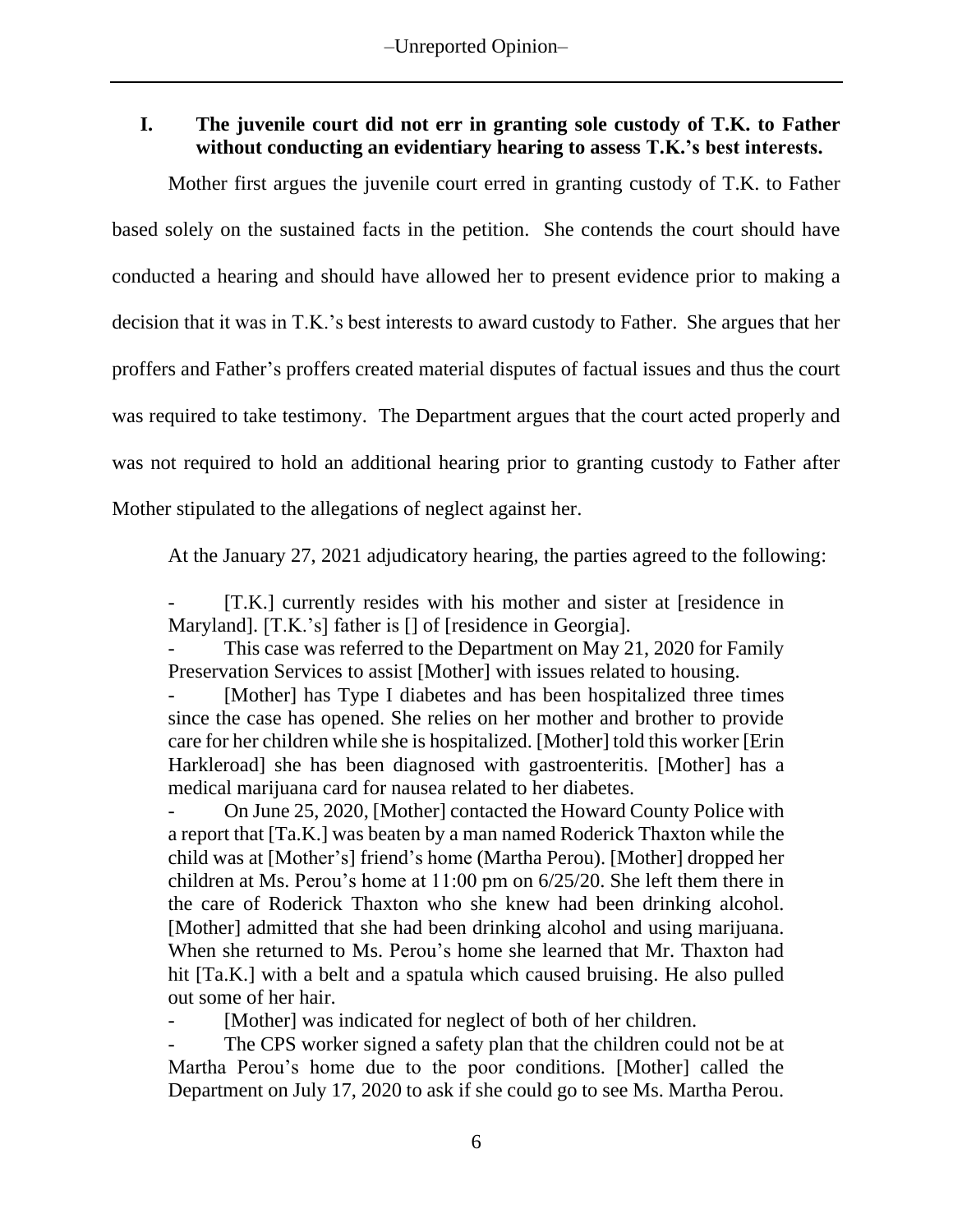[Mother] had housing until October/November 2017, when she provided verbal 30 day notice to her landlord of her departure. [Mother] presently has a three bedroom apartment and has resided there since November, 2020.

- On September 14, 2020, a Family Involvement Meeting was held to see how other family members could support [Mother] and her children. It was decided that the family would meet together to create their own plan on how they can assist [Mother] with the routines and schooling for her children.

- On October 2, 2020, [Mother] told the worker that [T.K.] got ahold of a stair railing pole and hit [Ta.K.] with the pole and cut her eye. [Mother] put ice on [Ta.K.'s] eye. [Mother] did not take [Ta.K.] to the physician to look at her eye.

Since the Department has been working with [Mother], she was referred to therapy where she attended a couple of sessions and discontinued therapy. [Mother] is enrolled in individual therapy at Families First since November 2020, one time per week.

As a result of these stipulations, Mother conceded that she neglected T.K., but

Mother argues that because there was only one isolated incident, custody should have been considered for her. The stipulation, however, noted two distinct occurrences, one in June, and the other in October. We observe that the Department initially became involved with this family in May 2020 and filed the CINA petition less than six months later. During this timeframe, Mother was hospitalized three times and admitted that she relied on family members for assistance during her hospitalizations. She stipulated that while under the influence of a combination of alcohol and marijuana, she left her children with an individual who had been drinking and who then, during Mother's absence, abused the children. In addition, there was a separate incident where mother did not seek medical attention for her daughter, after T.K. hit her with a pole causing a cut to her eye. During this same timeframe, Mother attended recommended therapy inconsistently. As we see it,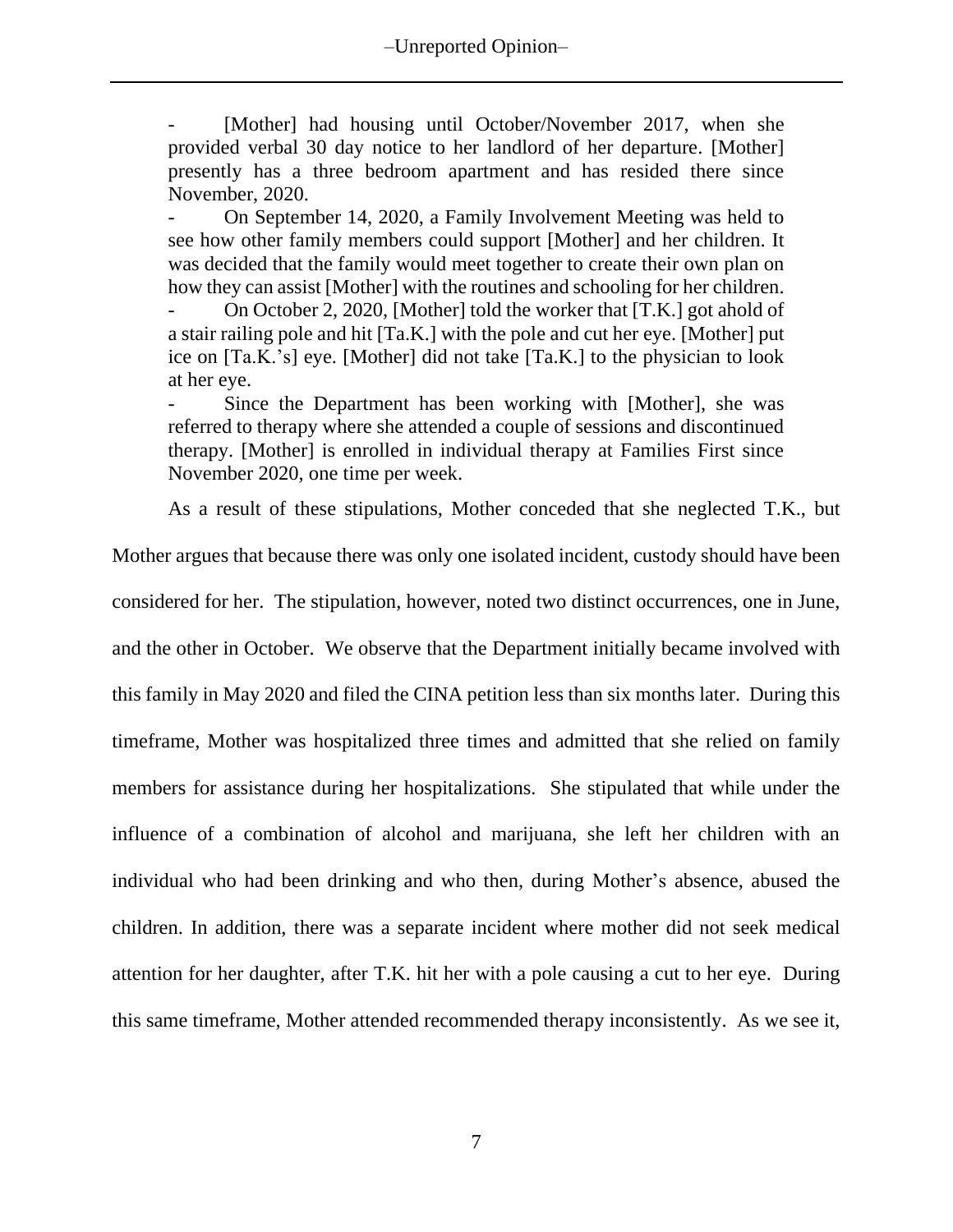the record clearly reflects two incidents while Mother was being assisted by the Department within a four-month timeframe.

Mother, nevertheless, argues that the sustained facts, by themselves, do not establish it was in T.K.'s best interest to award custody to Father. She states the facts did not establish that she was unable to care for T.K. and the court's decision failed to consider that she was willing and able. She argues that her proffers cast doubt on Father's ability to care for T.K. and that custody to him was not in T.K.'s best interest.

At the exceptions hearing, Mother indicated she had witnesses, "particularly one witness who has another child with [Father] and who can testify to [Father's] abusive manner towards her and towards the child." In addition, Mother asserted that, "she would testify to the fact that [Father] was abusive to her, and would testify to his attempting to teach [T.K.] about fire by lighting a flame to his arm and then telling the maternal grandmother that that was appropriate . . . ." Mother also indicated that T.K. had "lived five years with his mother and his mother's family" in Maryland and that he did not "know his father or his father's family" who were in Georgia.

We observe that § 3-819(e) of the Courts and Judicial Proceedings Article does not require a court to award custody following the dismissal of a CINA petition, but rather, allows the court discretion to do so and we agree with Mother that a child's best interest is always paramount in both CINA proceedings as well as custody matters. *In re M.H.*, 252 Md. App. 29, 41–42 (2021) ("The broad purpose of the CINA statute is to ensure that 'juvenile courts (and local departments of social services) exercise authority to protect and advance a child's best interests when court intervention is required.'") (citations omitted);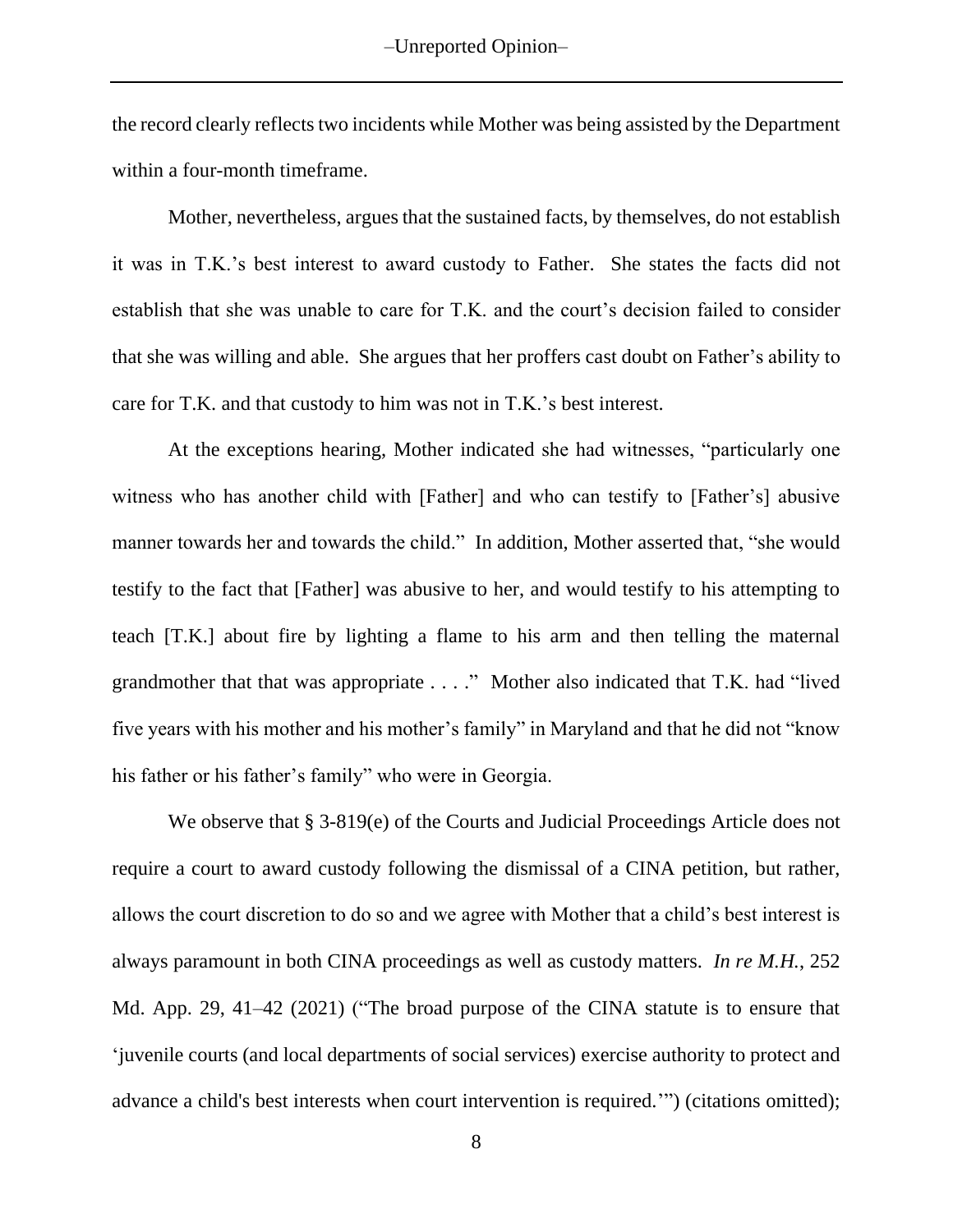*Wagner v. Wagner*, 109 Md. App. 1, 11 (1996) ("We also keep in mind that '[o]verarching all of the contentions in disputes concerning custody or visitation is the best interest of the child[ren].'") (alterations in original) (citation omitted).

We also note that § 3-819(e) does not require that a court find unfitness in the neglectful parent prior to awarding custody to the non-custodial parent. It specifies:

> If the allegations in the petition are sustained against only one parent of a child, and there is another parent available who is able and willing to care for the child, the court may not find that the child is a child in need of assistance, but, before dismissing the case, the court may award custody to the other parent.

In construing a statute, we first look to its plain meaning. Thus, "[i]f the words of the statute, construed according to their common and everyday meaning, are clear and unambiguous and express a plain meaning, we will give effect to the statute as it is written." *Walzer v. Osborne*, 395 Md. 563, 572 (2006) (citation and quotation marks omitted). Here, the statute's plain language does not support the notion that the court must find the neglectful parent unfit or that a separate evidentiary hearing is required to award custody or to assess the best interests of the child. As we see it, while there may be circumstances where a hearing would be appropriate, a court can properly exercise its discretion by declining to have a hearing.

In 2020, the Court of Appeals in *In re R.S.*, 470 Md. 380 (2020) examined whether, in a CINA context, a non-custodial parent who was willing and able to parent should have been awarded custody. In *R.S.*, the allegations of neglect were attributed only to the mother and while the Department did express concerns about the father's fitness, it did not amend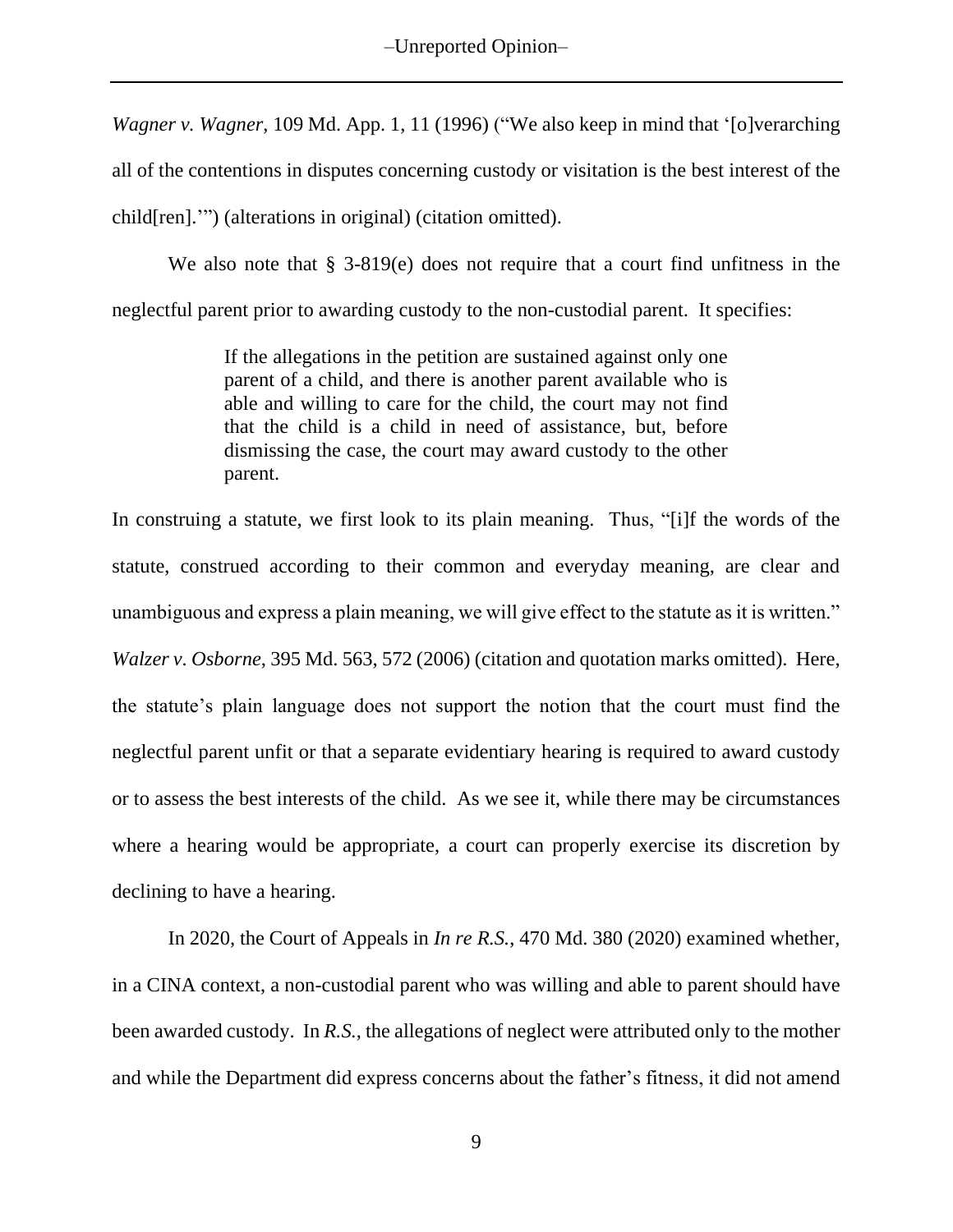the petition to include any allegations against him. *Id.* at 417. The juvenile court proceeded to deny sole custody to the father without a finding that he was unfit based on its improper interpretation of the Interstate Compact for the Placement of Children. *Id.* The Court of Appeals held that "once it established paternity, [the father] had all the 'rights and responsibilities' of a proper parent. Therefore, in the absence of an express finding that [the father] was unfit, [the father] should not have been denied custody. . . . [T]he juvenile court was required to render a decision regarding the fitness of [the Father]–or his ability and willingness to give proper care to the child." *Id.* Because the court failed to assess the father's fitness, an additional hearing was warranted. *Id.* at 417-18.

In the case at bar, the allegations were sustained against Mother only, and unlike in *In re R.S.*, the Department concluded that Father was fit and proper. Here, after evaluating the relevant case law, documents, stipulations and arguments of counsel, the circuit court judge found that Father was fit and willing and that it was in the best interest of the child to award him custody. Under these circumstances, we hold that the court was not required to hold a hearing and that the court acted in accordance with relevant statutes and caselaw*.*

### **II. There was sufficient evidence in the record for the Court to award custody.**

As previously stated, we have found no authority to support the contention that a separate evidentiary hearing was required to award custody. At the time of the proceedings, T.K. was four or five years old and Father was not a stranger as he was present, at least, during the first two years of T.K.'s life. The Department had obtained Child Protective Services clearances on Father and all adult members of his family, verified his employment, conducted a video tour of his home, including T.K.'s room, and examined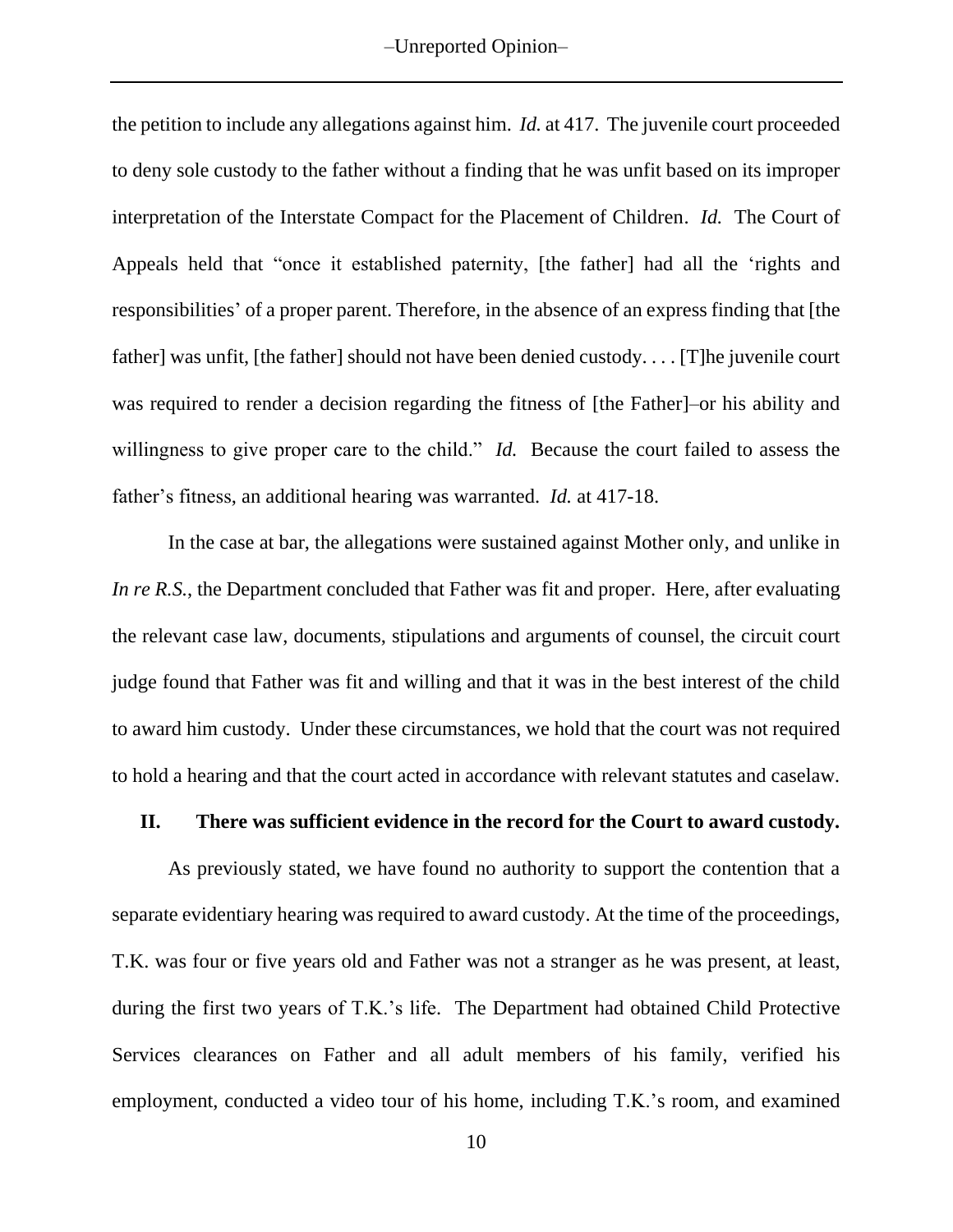various court databases for information about Father with negative results. The Department then concluded, based on its investigation, that Father was a fit and proper parent who was willing and able to provide for T.K.

Mother argues that her proffers raised material disputes of fact. However, Mother's proffers were less than detailed, occurred several years prior to the court hearing, resulted in no injury, were not previously reported to any authority, and did not support neglect or abuse of T.K. We note that a single incident of a less than traditional act warning a child about fire does not make a parent unable to care for his child. *See In re Yve S.*, 373 Md. 551, 572 (2003) ("The fact that appellant . . . is less than a perfect parent . . . is not a legitimate reason to remove them from a natural parent competent to care for them . . . ."). Likewise, a relationship with another woman and child cannot be determinative of a parent's ability to care for the child at issue. *See In re Adoption of Ta'Niya C.*, 417 Md. 90, 116 (2010) ("A court may reach different conclusions . . . regarding different children of the same parent."). Mother's argument that *In re M.H.*, 252 Md. App. 29 (2021) supports her position is not persuasive. That case involved the submission of shelter care reports as evidence and proffers at an adjudication hearing. *Id.* at 53-54. This Court held "[t]he practice of 'submitting on the report' in a contested adjudication is flatly contrary to the CINA statute." *Id.* at 54. Here the proffers suggested were clearly not presented in the adjudication phase. Rather, they were presented during the dispositional phase where the Department was requesting dismissal and that custody be awarded to the father.

Regarding the custody determination, we hold the court had ample evidence to find that Father was willing and able to have custody of his son and the award was in the best